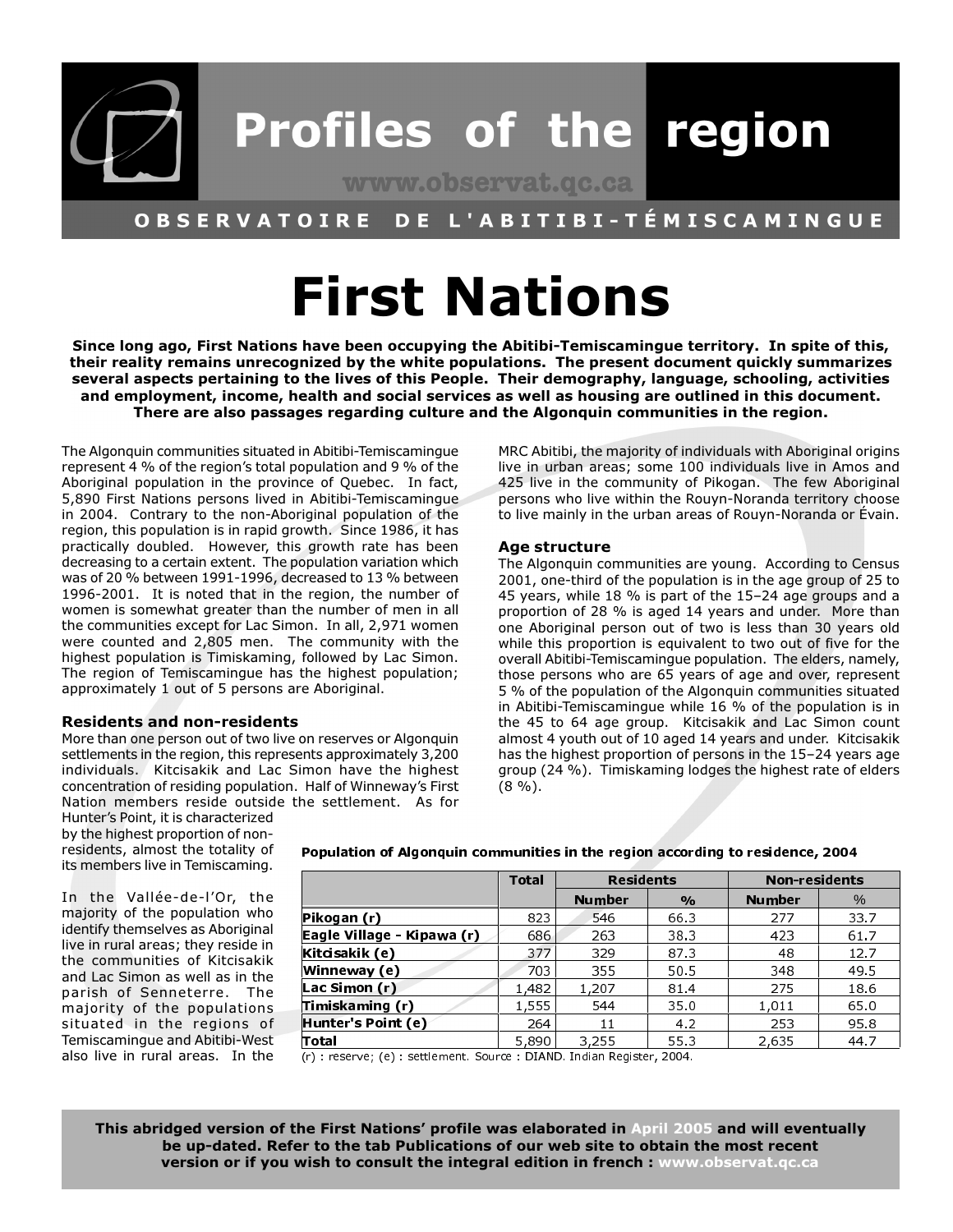## **Socio-Economic Outline**

## **Education**

In Abitibi-Temiscamingue, a number of 2,040 Aboriginal persons of ages 15 and over do not have a high school diploma; this corresponds to more than six persons out of ten. In the province of Quebec, five Aboriginals out of ten are in the same situation. As for the region's non-Aboriginal population, the rate of lower education levels is a little higher than four persons out of ten. In the region, the rate is slightly higher than one person of ten who have a high school diploma (22 % for the non-aboriginal population). The proportion for Aboriginal persons with a college diploma is 11 %. The rate is not much higher for the non-Aboriginal population of the region. Less than 2 % of the Aboriginal population has a university degree while the rate for the region's non-Aboriginal population is 8 %. A study carried out by Statistics Canada in 2003 shows that the education level of Aboriginal youth living off reserve and settlements has progressed. There are fewer and fewer drop-outs; 52 % of the youth dropped out of high school in 1996, 38 % did the same in 2001. One-third completed postsecondary studies in 1996; this proportion increased to 37 % in 2001.

## **Employment and Income**

According to Census 2001, nearly 3,300 persons of ages 15 and over constitute the Aboriginal labour force in Abitibi-Temiscamingue; this signifies the persons who are employed or actively seeking employment. Among them, 1,270 have a job. The Temiscamingue region alone registers 40 % of the Aboriginal labour force. The employment rate of First Nations members in the region is situated at nearly 39 %, 8 points behind those living elsewhere in the province. As for here, the Aboriginal participation rate is 49 %. The unemployment rate of Aboriginal people in the region is 22 % while it is situated at 18.5 % for the province of Quebec. Finally, it must be stated that the unemployment rate for Aboriginal men in this region is superior to that of Aboriginal men on the provincial scale (29 % as opposed to 22 %). The women in the region, however, have a similar unemployment rate as the Aboriginal women in the province of Quebec (15 %). These facts illustrate the difficulties that First Nations members experience on the labour market.

The region's Aboriginal labour force is present in the following industries : government services, health care and social assistance, manufacturing, teaching and construction. First Nations members stand out among the global labour force of Abitibi-Temiscamingue since retailing occupies first rank, followed by manufacturing and teaching services. The Aboriginal men in the region are more concentrated in trades related to transportation and machinery (33 %), in professions unique to the primary sector (17 %) as well as processing, manufacturing and public utilities (14 %). Aboriginal women are positioned in three main fields : sales and services (more than 40 %), business, finance and administration (18.5 %) and social sciences, teaching, government services and religion (16.5 %).

In Abitibi-Temiscamingue, the average employment income among First Nations is \$20,941 (\$21,231 for the province of Quebec). Here, the average employment income for men is superior to that of the provincial (\$26,428 as opposed to \$23,618). However, the average employment income for

#### Aboriginal Labour Force, 15 years and over, Abitibi-Temiscamingue and the province of **Quebec, 2001**

|       | of Quebec |
|-------|-----------|
|       |           |
| 3,280 | 55,890    |
| 1,620 | 32,260    |
| 1,270 | 26,300    |
| 355   | 5,960     |
| 1,655 | 23,630    |
| 49.4  | 57.7      |
| 38.7  | 47.1      |
| 21.9  | 18.5      |
|       |           |

Source: Statistics Canada, Census 2001 : Profile of the Aboriginal communities in Abitibi-Temiscamingue.

women in the region is inferior to the provincial level (\$15,391) to \$18,667). Finally, it may be noted that among the First Nations members in the region, women earn just a slightly more than half of what men earn in employment income.

As for the total income for the Aboriginal population of Abitibi-Temiscamingue, it is situated at \$21,229 for men and \$14,870 for women. This corresponds to revenues inferior to those of the overall Aboriginal population in the province of Quebec, this being the case for both men (\$22,332) and women (\$17,889). Among the First Nations members in the region, seven men out of ten and eight women out of ten earn, according to Census 2001, a total income which is inferior to 25,000\$. Income gained from employment is established at 65 %.

### **Health and Social Services**

In the region, six health centres are situated in Algonguin communities; three are located in Temiscamingue (Eagle Village - Kipawa, Winneway and Timiskaming), three others operate in Abitibi and in the Vallée-de-l'Or (Pikogan, Kitcisakik and Lac Simon). Val-d'Or is an important service delivery point with respect to health care and social services beneficiaries from the Cree communities of Northern Quebec. In 2002-2003, more than 4,500 patients and escorts traveled to Val-d'Or for various services. Almost all the Cree babies from Northern Quebec are born in Val-d'Or. The Timiskaming First Nation CHSLD - Anishnabe Long Term Care Centre operates in Notre-Dame-du-Nord. This private establishment houses twenty beds.

The Agence régionale de santé et de services sociaux de l'Abitibi-Témiscamingue published some disturbing information regarding Aboriginal youth. In the region, registered data shows 27 % of youth from ages 15 to 24 consume alcohol heavily on a weekly basis. Reporting received at the Centre jeunesse de l'Abitibi-Témiscamingue at the Aboriginal level is increasing; reports increased from 124 to 333 between 1999-2000 and 2002-2003. The data includes the clientele from Matagami, Lebel-sur-Quévillon, Valcanton and Villebois. From this number, 97 of the retained reports are related to negligence, 34 refer to sexual molestation, 24 to behavior problems and 5 to physical abuse. It is also noted that there is an increase in the number of child placements in foster families in the region between 1998-1999 and 2002-2003. The number of clients has increased from 209 to 252.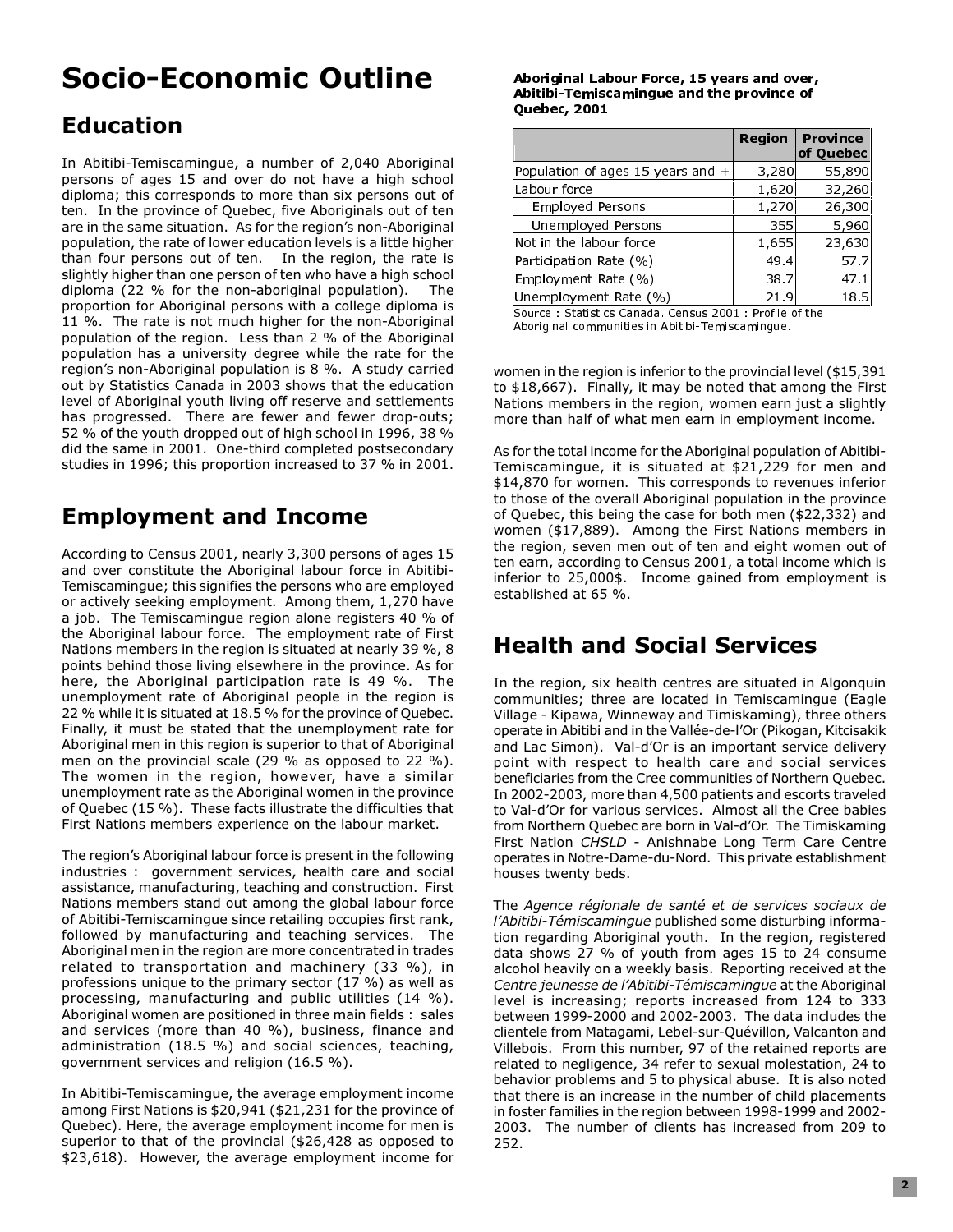## **Housing**

In the region, nearly 8 % of private dwellings occupied by the population of Aboriginal identity, count more than one person per room; this proportion is slightly higher than the overall Aboriginal population of the province (6 %). Generally, "crowding" is noted when the results of the division of the number of persons by the number of rooms is superior to 1. This is not the case for the region; this ratio is 0.6.

## **Aspects of Language**

Census statistics help to portray the aspect of mother tonque regarding persons who belong to First Nations living in the region. The French language dominates among the individuals who speak one language (1,825 individuals). English is also very present  $(1,500)$  individuals). As for unofficial languages, approximately 200 persons mention speaking Cree. More than 1,100 individuals state that they can communicate in another unofficial language, certainly Algonguin for the majority.

In examining the data related to knowledge of the official languages across the MRC region, it is noted that more than 1,000 persons speak only English; the majority live in Temiscamingue. Nearly 2,100 can only communicate in French. The majority is located in the Vallée-de-l'Or. More than 1,800 others can converse in one or the other of the official languages.

### **Aspects of Culture**

For Algonquins, there are six seasons: fall, pre-winter, winter, pre-spring, spring and summer. Each month of the year has its signification. January is the month of the "long moon", February is groundhog month, March is the goose month, April is the month when the snow glitters on the lake, May is the month of flowers, June is the month of strawberries, July is the month of raspberries, August is the month of blueberries, September is the month for husking corn, October is the trout month, November is the whitefish month and December is the beginning of winter.

The Algonquin infant carrier is called a "tikanagan". A frontal hoop protects the baby from scratches of branches on narrow paths. The board and the protective hoop are often painted in dark green or blue, these colors represent plants and air. Among Algonquins, man is an integral part of nature. Thus, they feel linked to their natural environment. For them, balance and harmony between animals, humans, plants and minerals is necessary.

Algonquins are mostly known for their crafts made from moose leather and birch bark. Formerly, captured animals were used mainly for food and the hides were saved for fabricating clothing, among other uses. They were tanned and smoked by the women; this helped to protect against the weather and mosquitoes.

Algonquins consider animals as man's brothers. In that respect, the Algonquin people are represented by the bear; the bear is peaceful and respected and has human-like behaviors at times. One legend says that the bear was once a man, at the beginning of the Anishnabe people, but was it later transformed into a bear.

#### **Algonquin Communities of** Abitibi-Temiscamingue



## **The Correct Terms ...**

Aboriginal: Descendants of the original inhabitants of North America. The Canadian Constitution recognizes three groups of Aboriginal people: Indians (now known as First Nations people), Métis and Inuit. These are three distinct peoples with unique heritages, languages, cultural practices, and spiritual beliefs.

**Band:** A group of First Nation people for whom lands have been set apart and for whom money is held in trust by the Crown or has declared to be a band under the Indian Act. Each band has its own governing band council, usually consisting of a Chief and Councillors. Today, many bands prefer to be known as First Nations.

Settlement : Territory which does not have a reserve status and was not officially set apart for the use and benefit of the community.

Aboriginal identity: notion used in a question by Statistics Canada during the Census whereby respondents are asked how they identify themselves. A person who reports Aboriginal identity may belong to at least one Aboriginal group, band or First Nation and/or is a Treaty Indian or a Registered Indian as defined by the Indian Act.

Indian : One of three peoples recognized as Aboriginal in the Constitution Act, 1982: Indian, Inuit, and Métis.

First Nation : A term that came into common usage in the 1970s to replace the word "Indian". This is no legal definition of this term. The expression "First Nations peoples" refers to the Indian peoples in Canada, both Status and Non-Status.

Reserve : A territory which is set apart by the Federal Government for the use and benefit of an Aboriginal group or band. An Indian registered as a band member may live on the reserve, as well as non-status Indians (example: a Métis). The land is owned by the Crown and is managed by the Government.